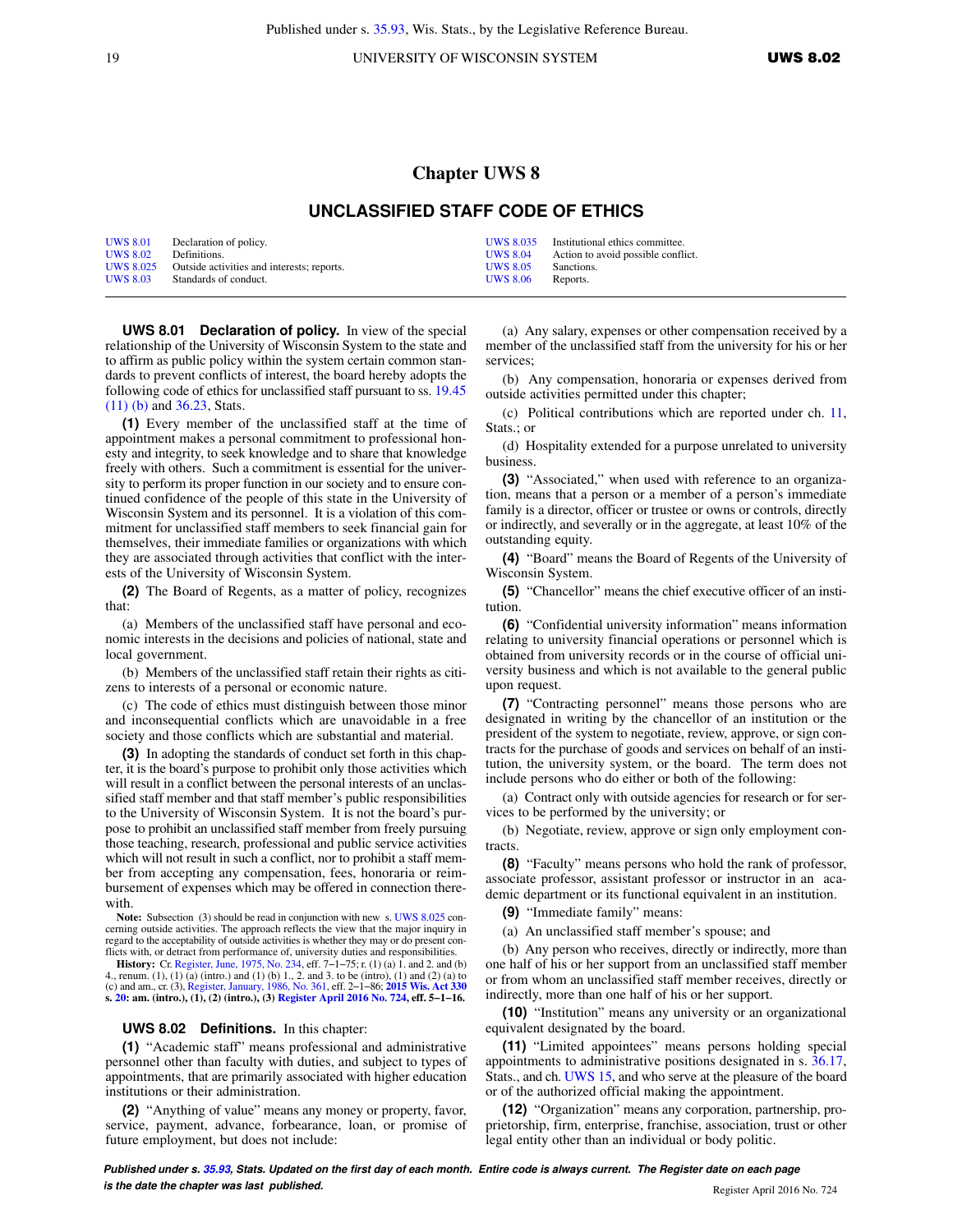**(13)** "President" means the president of the University of Wisconsin System.

**(14)** "Secretary" means the secretary of the board.

**(15)** "Unclassified staff" or "staff members" means faculty, academic staff and limited appointees of the University of Wisconsin System who are not subject to subch. [III of ch. 19,](https://docs.legis.wisconsin.gov/document/statutes/subch.%20III%20of%20ch.%2019) Stats.

**(16)** "Vice President" means system administration officials with the title "Vice President" or other administrative officers with similar duties.

**History:** Cr. [Register, June, 1975, No. 234](https://docs.legis.wisconsin.gov/document/register/234/B/toc), eff. 7-1-75; r. (1) (f), (i) and (j), renum. (1) (intro.), (1) (a) to (e), (g), and (h) to be (intro.), (4), (14), (13), (16), (5), (8) and (1) and am. (intro.), (5), (8) and (16), cr. (2), (3), (6), (7), (9) to (12) and (15),[Register,](https://docs.legis.wisconsin.gov/document/register/361/B/toc) [January, 1986, No. 361,](https://docs.legis.wisconsin.gov/document/register/361/B/toc) eff. 2−1−86; **[2015 Wis. Act 330](https://docs.legis.wisconsin.gov/document/acts/2015/330) ss. [8](https://docs.legis.wisconsin.gov/document/acts/2015/330,%20s.%208), [20](https://docs.legis.wisconsin.gov/document/acts/2015/330,%20s.%2020): am. (4), (5), (13), (15) [Register April 2016 No. 724,](https://docs.legis.wisconsin.gov/document/register/724/B/toc) eff. 5−1−16.**

**UWS 8.025 Outside activities and interests; reports. (1)** OUTSIDE ACTIVITIES. Members of the unclassified staff are free to engage in outside activities, whether or not such activities are remunerative or related to staff members' fields of academic interest or specialization. However, no member of the unclassified staff may engage in an outside activity if it conflicts with his or her public responsibilities to the University of Wisconsin System or the institution at which the unclassified staff member is employed.

**(2)** REPORTABLE OUTSIDE ACTIVITIES. (a) The following outside activities must be reported to a staff member's dean, director or other appropriate administrator:

1. Associations with organizations, as defined in s. [UWS 8.02](https://docs.legis.wisconsin.gov/document/administrativecode/UWS%208.02(3)) [\(3\)](https://docs.legis.wisconsin.gov/document/administrativecode/UWS%208.02(3)) and [\(12\)](https://docs.legis.wisconsin.gov/document/administrativecode/UWS%208.02(12)), related to staff members' fields of academic interest or specialization;

2. Private remunerative relationships between staff members and non−governmental sponsors of university research for which the staff member is a principal investigator; and

3. Remunerative outside activities in a staff member's field of academic interest or specialization, including but not limited to consulting, and whether the staff member earns for such activities \$5,000 or more in a year from a single source.

(b) Each unclassified staff member engaging in outside activities reportable under this section shall annually, on or before April 30, file a report of outside activities with his or her dean, director or other appropriate administrator.

(c) If, during the year, significant changes in a staff member's reportable outside activities occur, the staff member shall immediately inform, in writing, his or her dean, director or other appropriate administrator. This information shall be placed on file with the staff member's annual statement of outside interests.

**(3)** INSTITUTIONAL POLICIES. The unclassified staff members of each institution, with the approval of the chancellor, shall develop policies and procedures which shall, at a minimum, provide:

(a) Standards concerning the use of university facilities and personnel in connection with outside activities;

(b) Standards concerning absence from regular duties for the purpose of engaging in outside activities;

(c) Guidelines identifying types or categories of outside activities which may result in a material conflict of interest; and

(d) For such reports of anticipated outside activities as are necessary to insure compliance with s. [UWS 8.04.](https://docs.legis.wisconsin.gov/document/administrativecode/UWS%208.04)

**(4)** REPORTS PUBLIC. Information required to be reported under this section shall, unless otherwise privileged by law, be a matter of public record.

**Note:** This section addresses outside activities. Several explanatory points provide relevant background:

 1. The section addresses matters heretofore handled under chs. UWS 7 and 14, which are accordingly repealed. This change in the scope of chs. UWS 8 was made in response to legislative suggestion.

 2. The rule recognizes the right of unclassified staff members to engage in outside activities, whether or not the activities are remunerative or related to staff members' fields of academic interest. However, in order to assure that such activities do not conflict with staff members' responsibilities to the University of Wisconsin System, or

the institution at which the staff member serves, the rule provides that certain types of activities must be reported to staff members' deans, directors or other appropriate administrators. These reportable outside activities include associations with organizations related to staff members' fields of academic interest or specialization, certain private remunerative relationships between staff members and non−governmental research sponsors, and remunerative outside activities in staff members' fields of academic interest or specialization and whether the staff member earns \$5,000 or more in a year from a single source. The language retains the requirements currently in chs. [UWS 7](https://docs.legis.wisconsin.gov/document/administrativecode/ch.%20UWS%207) and [14](https://docs.legis.wisconsin.gov/document/administrativecode/ch.%20UWS%2014) that institutions develop policies to regulate the use of university facilities in connection with outside activities, and adds a similar requirement pertaining<br>to use of personnel. It provides a more explicit requirement for institutional develop-<br>ment of standards on absence from university dut ties which staff members anticipate they will perform during the academic year.

 3. Guidelines and suggestions will be provided to institutions for implementation of the Regent rule. These guidelines would include examples of standards concerning use of university facilities and absence from university duties that might be adopted under s. [UWS 8.025 \(3\) \(a\)](https://docs.legis.wisconsin.gov/document/administrativecode/UWS%208.025(3)(a)) and [\(b\);](https://docs.legis.wisconsin.gov/document/administrativecode/UWS%208.025(3)(b)) categories or types of activities which might pres-ent a material conflict of interest under s. [UWS 8.025 \(3\) \(c\)](https://docs.legis.wisconsin.gov/document/administrativecode/UWS%208.025(3)(c)); reporting procedures under s. [UWS 8.025 \(4\)](https://docs.legis.wisconsin.gov/document/administrativecode/UWS%208.025(4)); and other relevant information.

 4. The rule incorporates and codifies the result of litigation between the Madison Capital Times and the UW−Madison. That case, decided in Dane County Circuit Court in the spring of 1983, held that UW−Madison reports of outside activities required under chs. [UWS 7](https://docs.legis.wisconsin.gov/document/administrativecode/ch.%20UWS%207) and [14](https://docs.legis.wisconsin.gov/document/administrativecode/ch.%20UWS%2014) were records open to public inspection. This section continues the existence of the reporting requirements (s. [UWS 8.025 \(2\)\)](https://docs.legis.wisconsin.gov/document/administrativecode/UWS%208.025(2)) and declares the public nature of the reports (s. [UWS 8.025 \(4\)](https://docs.legis.wisconsin.gov/document/administrativecode/UWS%208.025(4)) where other legal principles establish a privilege for the information contained therein.

 5. Section [UWS 8.025 \(1\)](https://docs.legis.wisconsin.gov/document/administrativecode/UWS%208.025(1)) indicates that the regents' purpose is not to dictate the financial or topical terms of outside activity but to ensure that it does not present conflicts of interest or time with university duties. (See also Note to s. [UWS 8.01 \(3\)](https://docs.legis.wisconsin.gov/document/administrativecode/UWS%208.01(3))).

 6. Forms required under this section for the reporting of outside activities may be obtained from the Office of the Secretary to the Board of Regents, Room 1860 Van Hise Hall, 1220 Linden Drive, Madison, Wisconsin 53706, at no charge.

**History:** Cr. [Register, January, 1986, No. 361](https://docs.legis.wisconsin.gov/document/register/361/B/toc), eff. 2−1−86; **[2015 Wis. Act 330](https://docs.legis.wisconsin.gov/document/acts/2015/330) s. [20](https://docs.legis.wisconsin.gov/document/acts/2015/330,%20s.%2020): am. (1) [Register April 2016 No. 724,](https://docs.legis.wisconsin.gov/document/register/724/B/toc) eff. 5−1−16.**

**UWS 8.03 Standards of conduct. (1)** PERSONAL GAIN FROM UNIVERSITY POSITION. (a) No member of the unclassified staff may, in a manner contrary to the interests of the University of Wisconsin System, use or attempt to use his or her public position or state property, including property leased by the state, to gain or attempt to gain anything of substantial value for the private benefit of the staff member, his or her immediate family or any organization with which the staff member is associated.

(b) No member of the unclassified staff may solicit or accept from any person or organization anything of value pursuant to an express or implied understanding that his or her conduct of university business would be influenced thereby.

(c) No member of the unclassified staff may intentionally use or disclose confidential university information in any way that could result in the receipt of anything of value for himself or herself, for his or her immediate family or for any other person or organization with which the staff member is associated.

**(2)** CONTRACTING AND LEASING. (a) No member of the unclassified staff, member of his or her immediate family, nor any organization with which an unclassified staff member is associated, may enter into any contract or lease involving payments of \$3,000 or more within a 12 month period, derived in whole or in part from university funds, if the staff member is in a position to approve or influence, in his or her official capacity, the university's decision to enter into the contract or lease.

(b) If the staff member is not in a position to approve or influence the university's decision, the staff member may enter into a contract or lease described in par. [\(a\)](https://docs.legis.wisconsin.gov/document/administrativecode/UWS%208.03(2)(a)) if the staff member first makes written disclosure of the nature and extent of any relationship described in par. [\(a\)](https://docs.legis.wisconsin.gov/document/administrativecode/UWS%208.03(2)(a)) to the dean, director, or other appropriate administrator and he or she approves. The dean, director or other appropriate administrator shall approve a staff member's interest in a lease or contract unless he or she determines that the staff member's personal interest in the agreement will conflict substantially and materially with the staff member's discharge of his or her university responsibilities.

(c) This subsection does not affect the application of s. [946.13,](https://docs.legis.wisconsin.gov/document/statutes/946.13) **Stats**.

**(3)** NEPOTISM. (a) No member of the unclassified staff may participate, formally or informally, in the decision to hire, retain,

**Published under s. [35.93,](https://docs.legis.wisconsin.gov/document/statutes/35.93) Stats. Updated on the first day of each month. Entire code is always current. The Register date on each page is the date the chapter was last published.** Register April 2016 No. 724